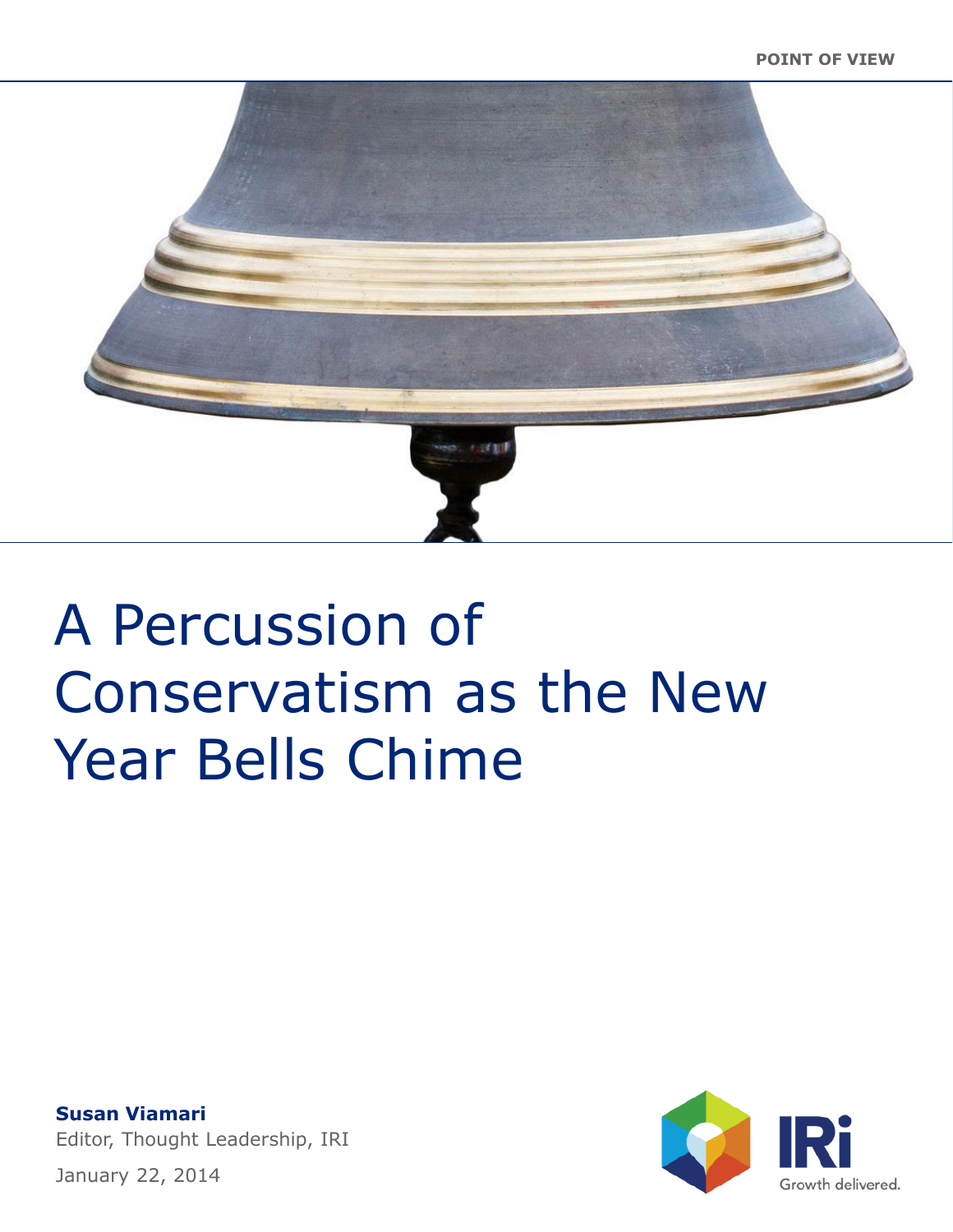

Source: IRI MarketPulse Survey Q4, 2013

#### **IRI's Shopper Sentiment Index fell in Q4, from the peak in Q3.**

Americans rang in the new year on January 1, but they did not ring in a sunnier outlook. In fact, IRI's Shopper Sentiment Index fell at the end of 2013 to 102.2, the lowest point for the year.

## Among millennials, IRI's Shopper Sentiment Index fell a full 10 points, to 90, for the quarter

IRI's Shopper Sentiment Index provides deep insight into how the economy is impacting consumers and changing how they approach grocery shopping. The index provides perspective in terms of price sensitivity, brand loyalty and changes in spending required to maintain desired lifestyles. With a benchmark score of 100 based on Q1 2011 information, a Shopper Sentiment Index score of more than 100 reflects consumers who are less price driven, more loyal to favorite brands and better equipped to maintain their desired lifestyle without changes.

The decline in the index for the fourth quarter is an indication that while consumers are more comfortable today than they were at the start of 2011, they

are nonetheless finding it difficult to maintain their desired lifestyle without making changes. As a result, they are becoming more price driven and less loyal to their favorite brands. Indeed, results of IRI's Q4 2013 MarketPulse survey clearly validate this notion and plot a path for consumer packaged goods (CPG) marketers looking to thrive in a challenging consumer marketplace.

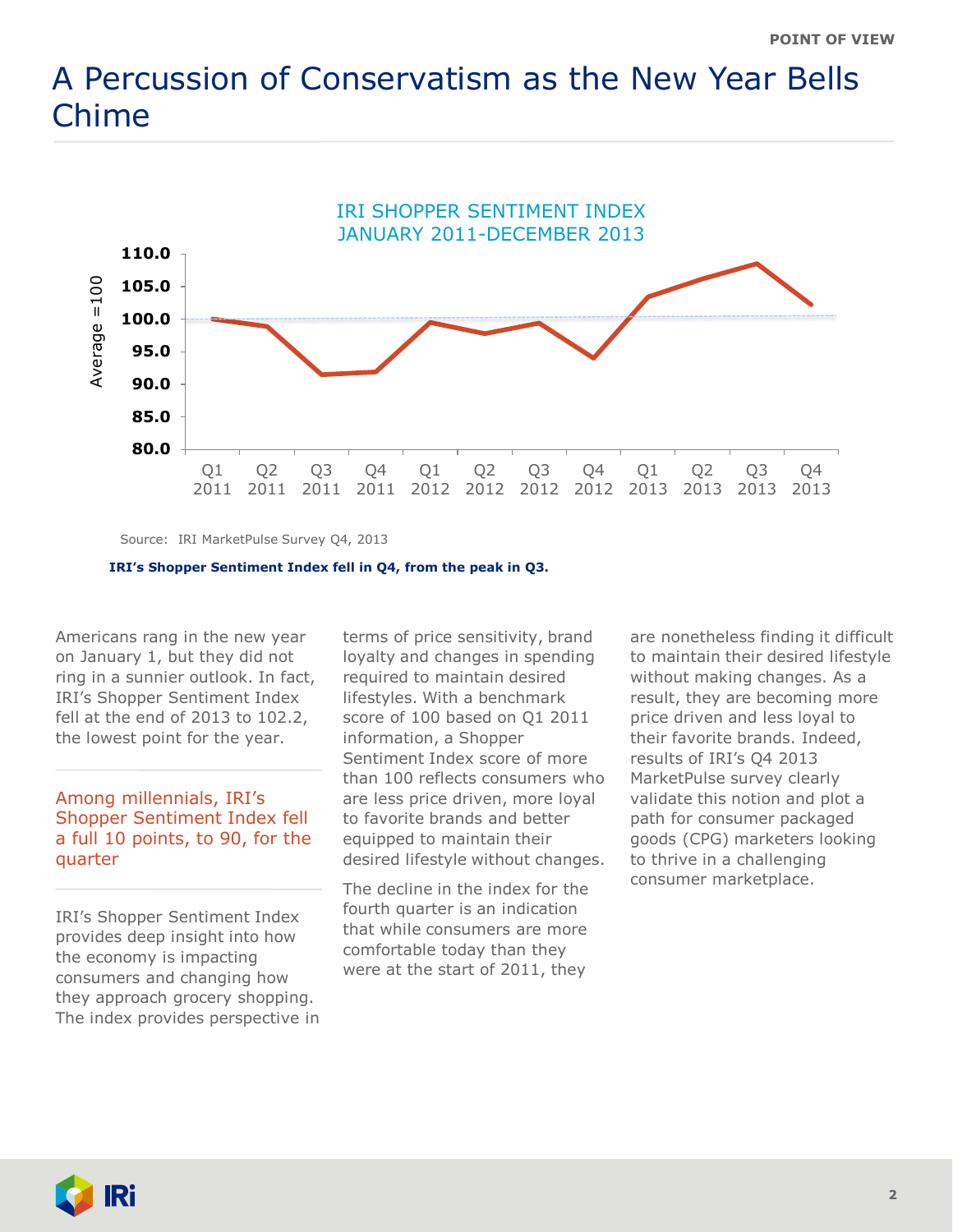## ECONOMY-DRIVEN ACTIONS % OF SHOPPERS – TOP 2 BOX

#### % OF CONSUMERS WHO WILL CONTINUE BEHAVIOR THROUGHOUT 2014



Source: IRI MarketPulse Survey Q4, 2013

**Home-based living will remain pervasive throughout 2014.**

## **Home-Based Living Has Center Stage in 2014**

As has been the case throughout the economic downturn, consumers will continue to rely heavily on themselves and other household members as the best tool for saving money. For instance, more than half of consumers have stepped up home-based eating behaviors since the downturn began. Nearly all of these consumers (90 percent) plan to continue turning to home-prepared cuisine in 2014. Similarly, one-third of consumers began using homebased, self-administered beauty and healthcare regimens as the economy spiraled downward, and nearly all of these consumers will continue such efforts throughout 2014.

Clearly, CPG marketers across aisles have the opportunity to play a significant role in these home-based strategies. To maximize this opportunity, marketers must have a keen understanding of how shoppers are learning about, purchasing and consuming CPG products. While some attitudes and behaviors will vary across categories, channels and shoppers, IRI's MarketPulse survey provides perspective into the pervasiveness of many critical factors.

First and foremost, since the start of the downturn, a majority of American consumers have begun spending their money more on what they *need*, rather than what they *want*.

# 90% of consumers are cutting back on non-essential items

Nearly all of these consumers will hold on to this more myopic approach to grocery shopping in 2014. And, when they make purchases, they will be doing so with a keen eye to saving money.

- 93 percent will consider price more heavily than convenience when making brand selections
- 91 percent will purchase more private label items than they have in the past
- 91 percent will try new brands priced below their regular brands to save money
- 89 percent will seek over-thecounter (OTC) medications that treat multiple symptoms

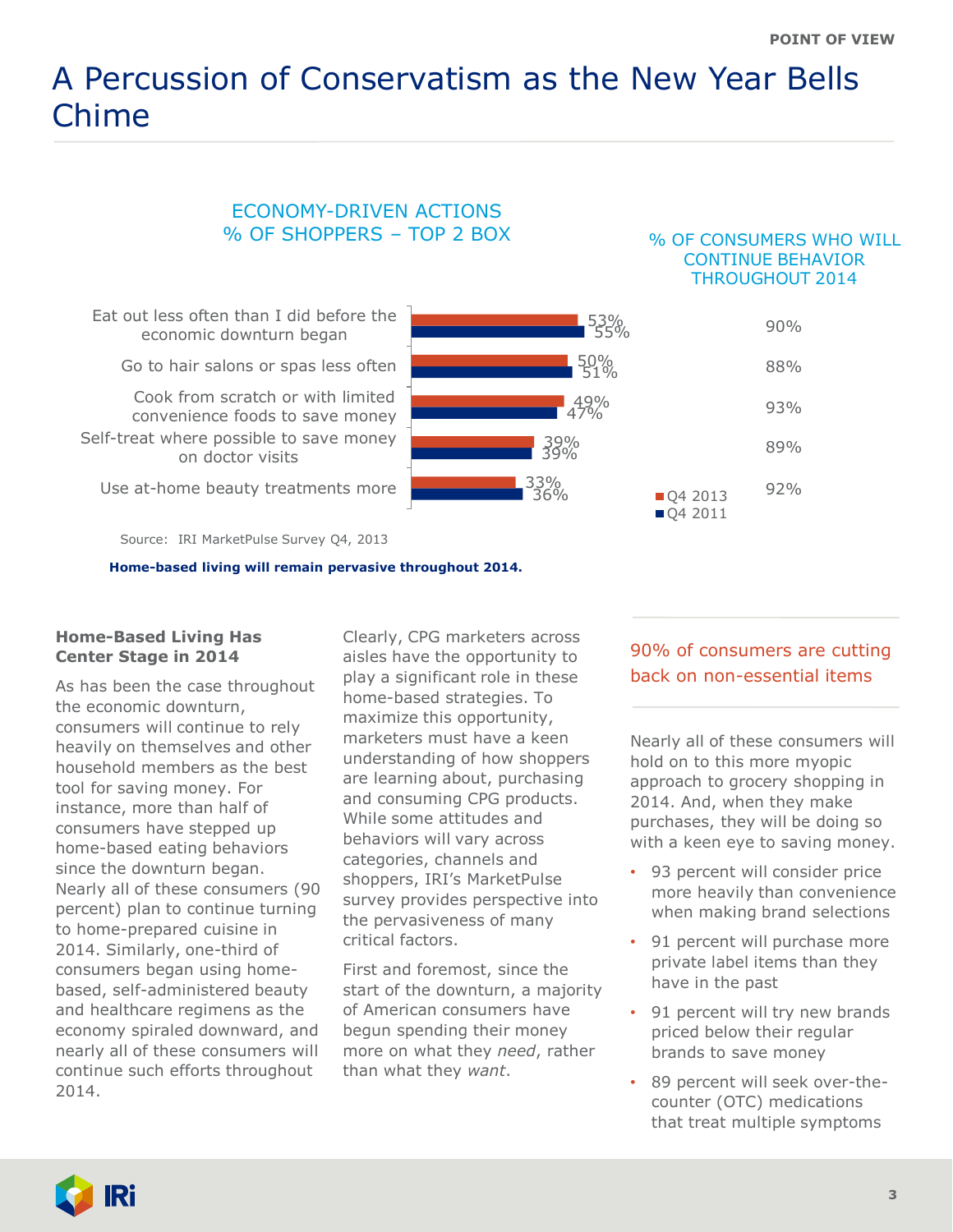# BRAND SELECTION PROCESS FOR 2014 % OF SHOPPERS – TOP 2 BOX

TRADITIONAL TOOLS



**Traditional tools remain important influencers of brand decisions.**

### **Consumers Still Rely on Triedand-True Money-Saving Tools**

Consumers will also look to CPG marketers for additional savings opportunities. Traditional media, including coupons and store circulars, will continue to play a prominent role in the purchase process throughout 2014. More than half of consumers (57 percent) will be influenced by coupons from home as they make their brand selections, and 51 percent will be influenced by newspaper circulars. At 65 percent and 58 percent, respectively, in early 2011, this does mark a decline, reflective of a moderating of unusually high coupon redemption during The

Great Recession. Still, usage is quite pervasive and not expected to fall significantly in the near future.

Meanwhile, mobile commerce is growing at a remarkable pace. According to comScore, yearover-year retail spending through mobile devices grew 26 percent in Q3 2013, versus 13 percent and 5 percent growth of ecommerce and traditional retail sales, respectively, during the same time period. In fact, time spent engaging retail brands via smartphone surpassed desktop engagement for the first time as of August of 2013.

The rise of technology and the growth of on-the-go deal hunting are having many significant impacts on the CPG universe, not the least of which is the influence of brand decisions right up to the moment of purchase. In 2014, 44 percent of shoppers expect to make most of their purchase decisions inside the retail store.

This is an increase of five points from just three years ago. So, what types of technologies are assisting consumers in their money-saving efforts?